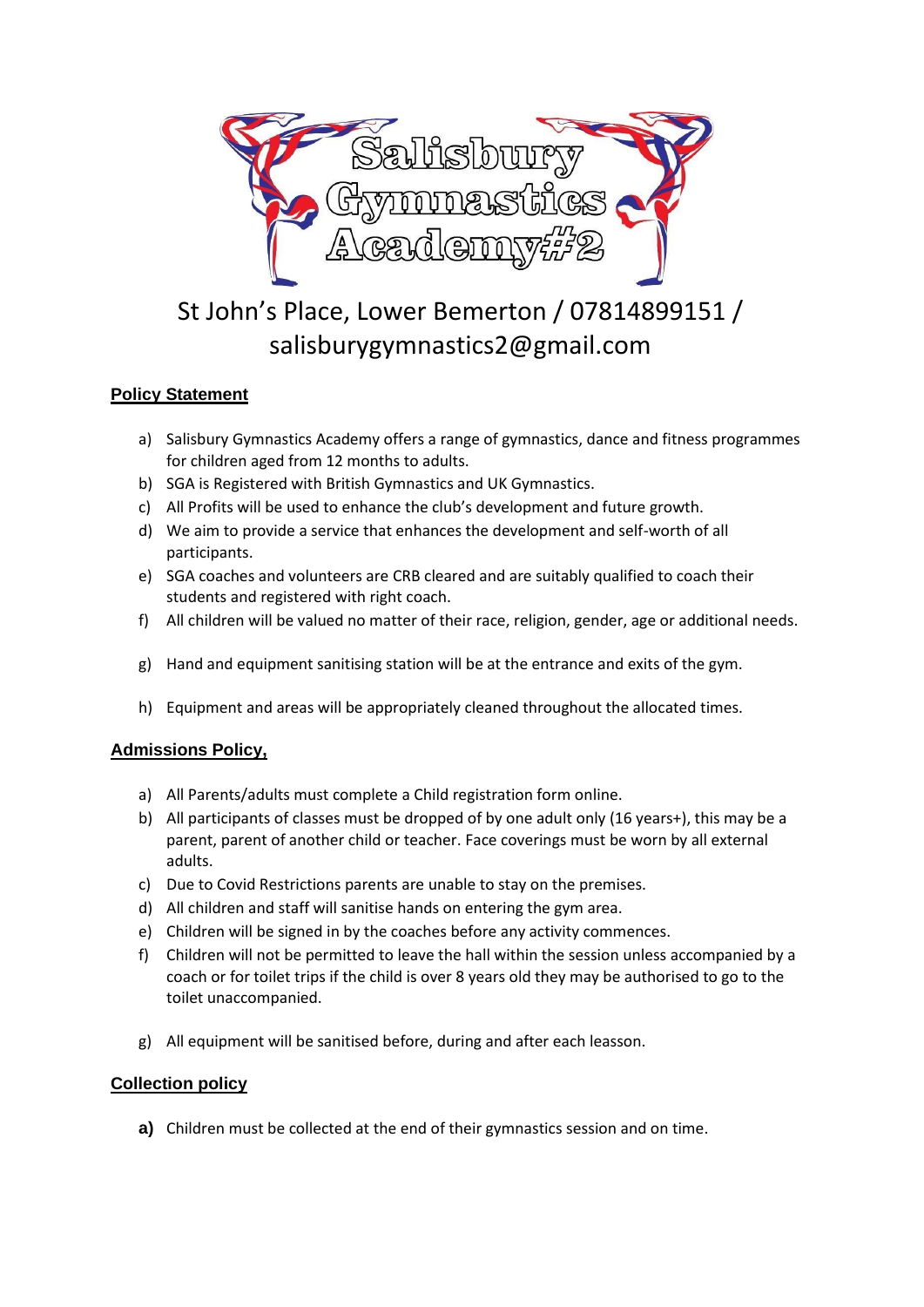- **b)** All participants must be collect by one suitable adult (16 years+), if the child is to be collect by an unknown adult the coach must be informed.
- **c)** Children will not be permitted to leave until a suitable adult is present; the coach reserves the right to refuse collection if unsure of the safety of the child, and until contact has been made with an adult who has parental responsibility for the child.
- **d)** All children will sanitise there hands on exit.

## **Safeguarding Children**

- a) All coaches with be suitably Trained and CRB checked before working with children.
- b) Salisbury Gymnastics Academy promotes the welfare of all children, and will takes appropriate measure to ensure that every Childs time at the Club is safe, secure and enjoyable.
- c) In the event that Childs welfare is at risk, staff will ensure that all concerns are written and discussed with the designated Safeguarding Officer.
- d) Staff will attend Local Safeguarding Training, and will be aware of the signs and symptoms of abuse.
- e) Staff will feel empowered to discuss any concerns with the appropriate people.
- f) Salisbury Gymnastics Academy will work in line with Wiltshire Local Safeguarding Children Board and will display the Flowchart for "what to do if you're worried a child is being abused or neglected"
- g) In the event that an allegation is made against a member of staff, the manager will take appropriate steps to ensure that the local social worker is informed. Alleged staff member will be suspended until issues are resolve, resulting in employment continuing with restrictions or immediate dismissal.

In any case staff will follow these clear procedures:

- 1. Disclosure or signs/symptoms of concern discovered
- 2. Log any concerns using exact words of child or exact cause of concern.
- 3. Discuss with Manager/Designated person: Shelley Wood 07814 899151
- 4. Complete the Clubs Disclosure/concerns Form
- 5. Contact the local referral and assessment team: 01380 733563

## **Behavioural Policy**

a) Should a child or adult show unacceptable or unwanted behaviour to any one whilst attending any of the SGA programmes, Management reserves the right to refuse or alter the rights of participation in the classes.

## **Accident and emergencies**

- a) There will always be a suitably qualified first aider on site.
- b) Parents will complete a registration form to give SGA employees to administer first aid and emergency transportation and treatment.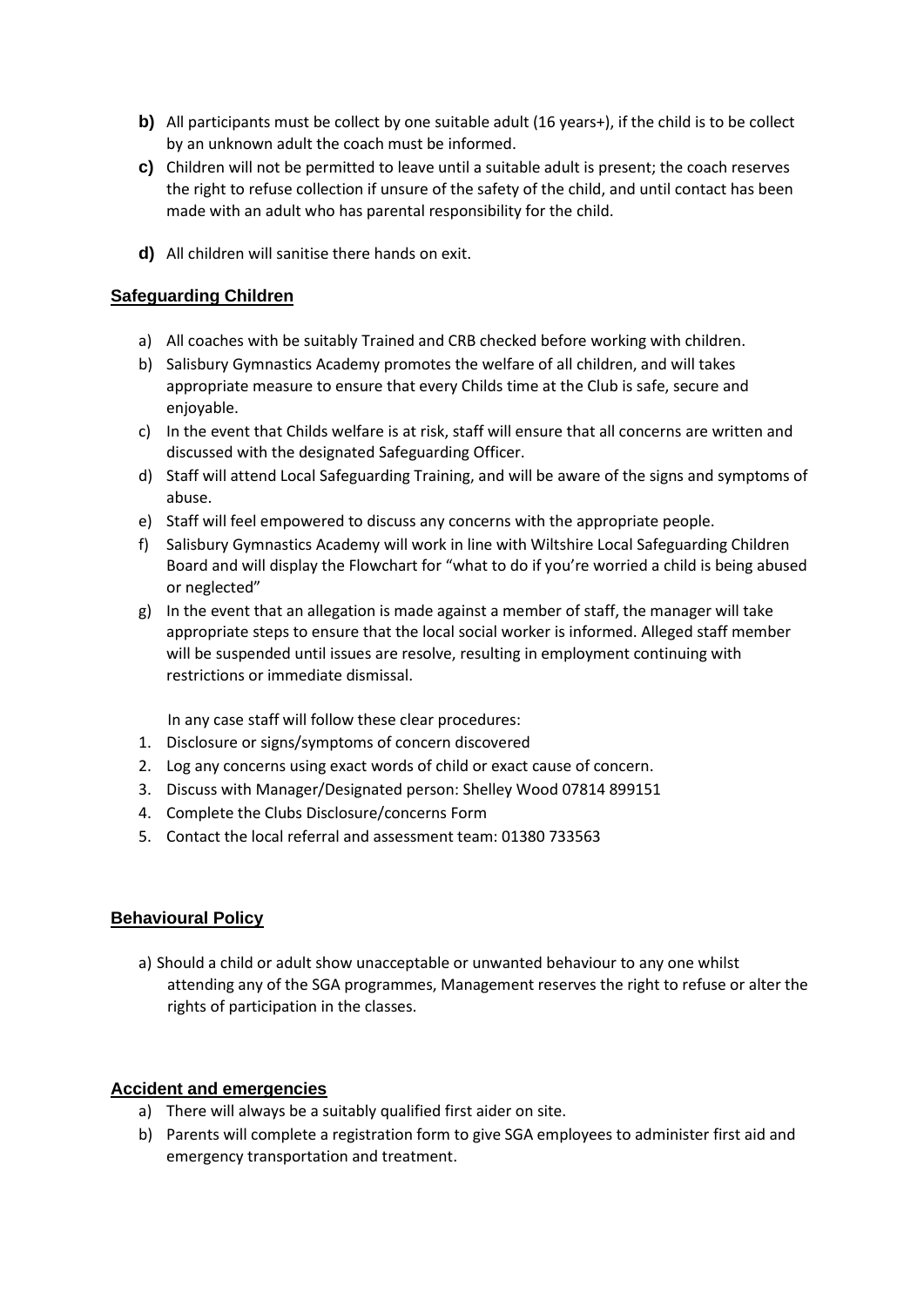#### **Mobile phones and Photography**

- a) No employees will be permitted to use mobile phones for personal use whilst coaching children, however on occasion the use of a mobile devise is permitted to enhance development via photos and/or video tutorials.
- b) Photography will only happen on previously arranged events; parents will be required to fill in permission forms prior to the event taking place.

#### **Staff and Volunteer conducts**

- a) Staff must arrive on time and ready to start 5 minutes before the class start time
- b) Staff must wear appropriate clothing to coach sports
- c) All staff are not permitted to use mobile phones whilst the class is in progress (see above for exceptions)
- d) Staff must not take photos of children unless permission had been sought from all parent/guardians.
- e) Staffs are not permitted to use any sort of physical or mental punishment techniques.
- f) Staff must only use appropriate behaviour management techniques.
- g) All staff should make themselves available to parents to discuss their Childs progression in the groups.
- h) Staffs are not permitted to discuss their personal lives in front of the children.
- i) Children are the priority of all staff and should be valued and cared for in an appropriate way that will fills parents/guardians with confidence that SGA employees are suitable to look after their children.
- j) When working under the terms and conditions of Salisbury Gymnastics Academy Ltd, Employee must support the on-going progress of the club and ensure that they actively and positively promote the SGA Programmes.

#### **Equal Opportunities**

- a) Salisbury Gymnastics Academy adopts the British Gymnastics Equality Policy guidelines.
- b) The club is committed to providing equal opportunities, in treating all those involved in Gymnastics in a fair and equal manner and in striving to ensure that anyone participating in gymnastics is able to do so free of discrimination.
- c) We welcome children with any additional needs, such as, physical, learning, dietary and medical needs.
- d) The Club Manager will work with Families, children and support workers to ensure that the child reaches their full potential.

#### **Complaints**

a) If SGA receives any complaints, staff will be informed, and an action plan will be developed to ensure that complaints are resolved.